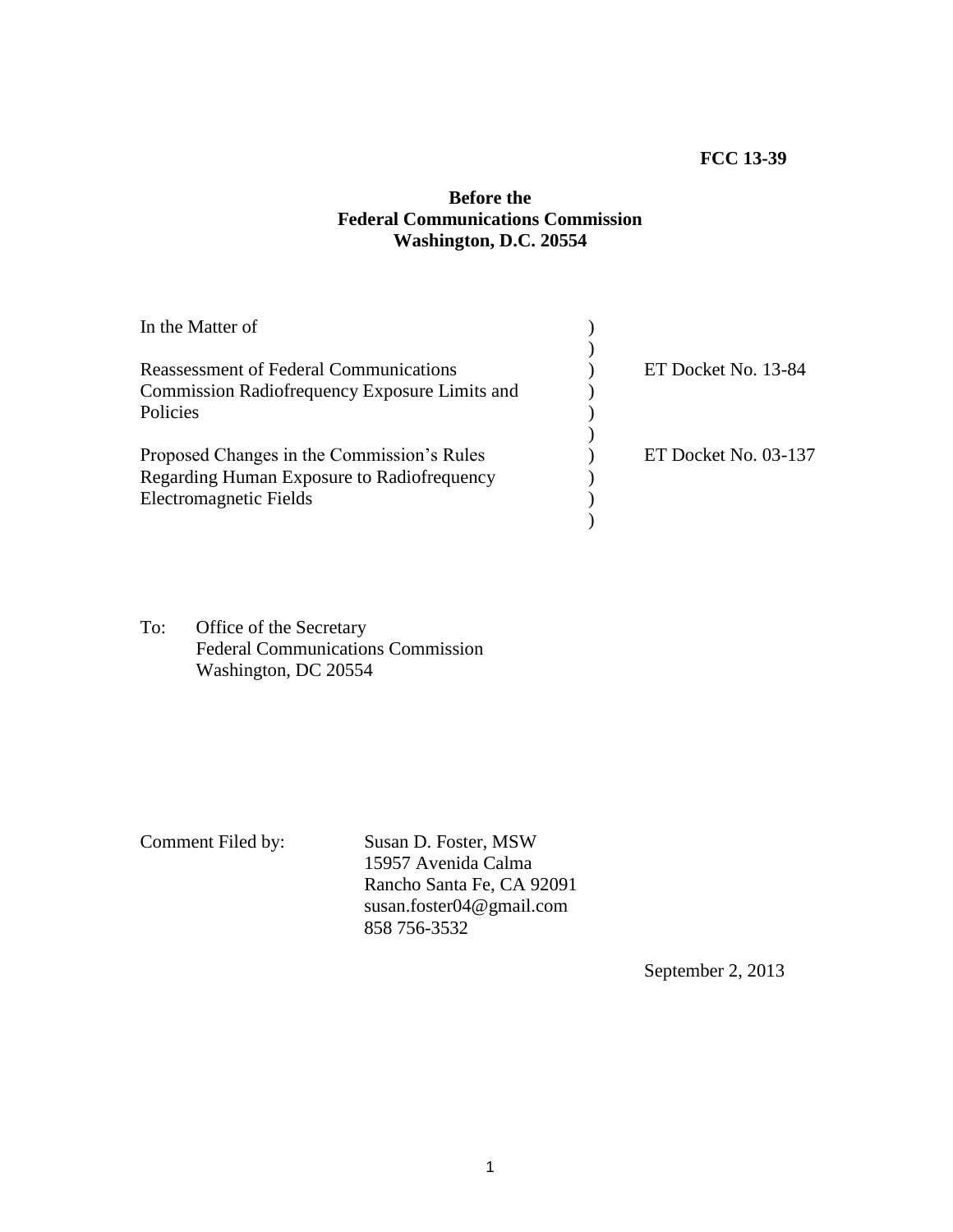## **AFFIDAVIT OF Susan D. Foster, MSW**

State of California [19]

San Diego County — 1

I, Susan D. Foster, MSW, attest that my statements are true to the best of my knowledge.

**Comment** round for FCC ET Docket No. 13-84 and ET Docket No. 03-137

1. My name is Susan D. Foster, MSW. My address is 15957 Avenida Calma, Rancho Santa Fe, CA 92091.

2. I am a medical writer and the organizer of a brain study of California firefighters exposed to RF radiation from a cell tower adjacent to their fire station of over 5 years.

3. In 2004 I organized a pilot study of California firefighters who worked up to ninety (90) hours per week in fire stations with cell towers in close proximity to the two (2) stations where the firefighters work, eat, and sleep. The men were experiencing profound neurological symptoms following activation of the towers in 1999.

4. The symptoms experienced by the firefighters, all of whom had passed rigorous physical and cognitive exams prior to being hired by the fire department, included but were not limited to the following: headaches, extreme fatigue, sleep disruption, anesthesia-like sleep where the men woke up for 911 calls "as if they were drugged", inability to sleep, depression, anxiety, unexplained anger, getting lost on 911 calls in the town they grew up in, a twenty (20) year medic forgetting basic CPR in the midst of resuscitating a coronary victim, immune-suppression manifest in frequent colds and flu-like symptoms.

5. The neurological testing and SPECT scans [single-photon emission computed tomography] of the brain were conducted by Gunnar Heuser, MD, PhD and J. Michael Uszler, MD. All six (6) firefighters were found to have brain abnormalities on SPECT scan. The doctors thought they would find areas of limited function in the brain based on the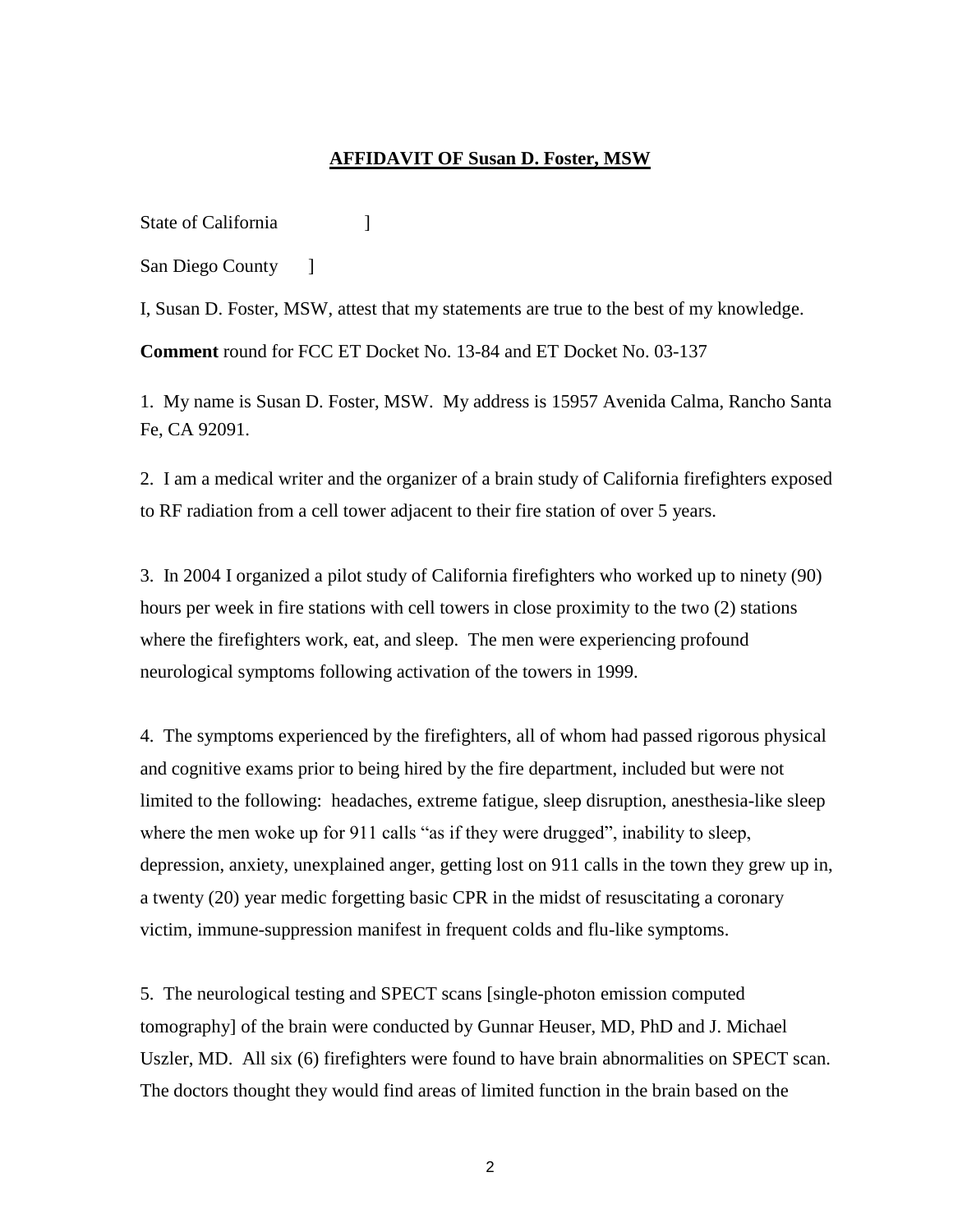symptomatology. Instead, they found a pervasive, hyper-excitability of the neurons which suggested the exposure to RF (microwave) radiation was causing the neurons to continually fire, without rest. RF radiation appeared to act as a constant stimulant even when the men were away from the station, and in repose. The SPECT scans were considered abnormal in all 6 firefighters.

6. Cognitive function, reaction time, and impulse control were measured objectively using T.O.V.A. testing [Test of Variables of Attention]. In all six (6) firefighters, impairment was found with cognitive function, reaction time and impulse control. Three (3) of the six (6) firefighters were captains. The captain on each shift is in charge of making life altering decisions for all firefighters and potential victims. They order firefighters into a burning building, and conversely, they order them out before a roof may collapse, for example. Impairment of all three critical functions could cost firefighters and the community they serve either life or limb.

7. The testing was conducted in 2004. The cell towers are in place at the two (2) fire stations where the test subjects work for the duration of a twenty-two (22) year lease. The men we tested have remained at the stations as this is the only work they know in the only community they have ever lived in. One (1) of the six (6) men tested did move to another department after his wife gave birth to to a boy who was diagnosed with Autism at age 2. This was the first live birth experienced by the "firefighter family" at this department since activation of the tower three (3) years earlier.

8. I have followed up with the firefighters who report continued symptoms as described in paragraph 4. Additionally, all firefighters report profound memory loss.

9. Two (2) of the firefighters, men we did not test in the pilot study but men who were exposed to RF radiation from the cell tower since their installation and activation in 1999, have gone out on psychiatric disability. This is almost unheard of among firefighters. The diagnosis was Post Traumatic Stress Disorder for one firefighter; he went out on an emergency run, and simply stopped talking after he returned to the station. The second

3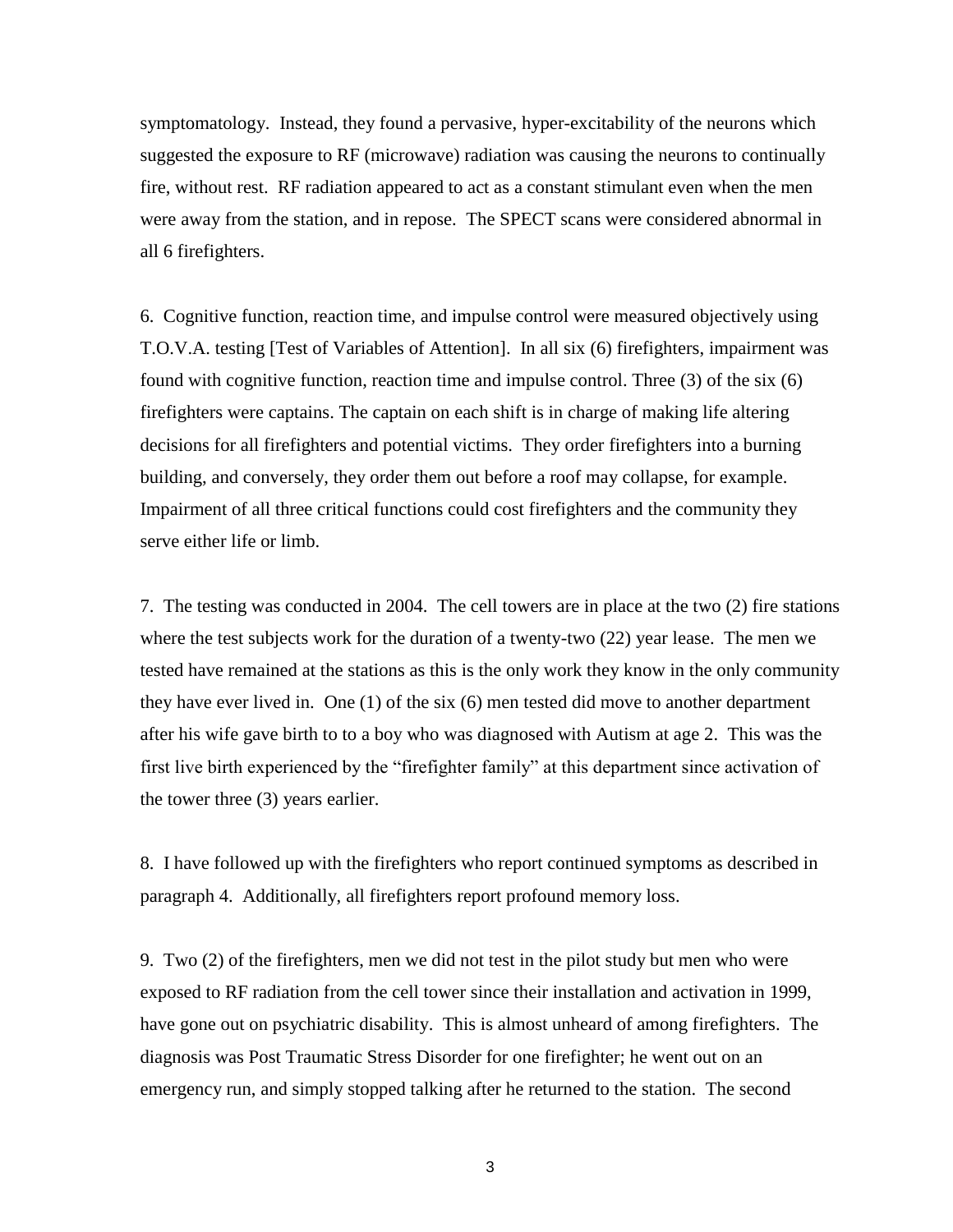firefighter suffered an apparent break with reality. This occurred in the fire station when he returned following a short term disability for an unrelated injury. This break with reality was followed by an abrupt collapse and loss of consciousness. Because two (2) women have suffered strokes while in the fire station with the towers fully activated, Vascular Spasm Stroke (VSS) is suspected as a possible cause by Dr. Heuser and myself of having caused not only the strokes, but it is suspected in the potentially inaccurate diagnoses of the two (2) "psychiatric" cases among the firefighters. If not treated with rest and supplemental oxygen, it is possible for some VSS patients to have difficulty regaining speech and full cognitive abilities. This may be a case of misdiagnosis by the treating physicians who were unfamiliar with the potential of cell towers to create thermal effects well under the FCC limit of 1,000 uW/cm2, thus heating blood in the brain and inducing VSS. Further study of these men is imperative.

10. What is particularly germane to the critical decisions the FCC is currently facing regarding RF safety guidelines is the fact the FCC currently allows 1,000 microwatts per centimeter squared (uW/cm2) as an emission standard from cell towers. Yet all the symptoms attributed by the firefighters, as well as measurable brain and central nervous system abnormalities described above, occurred within close proximity to a cell tower measured at between 1 - 2 uW/cm2 by Peter Sierck, BBEC, CEO of Environmental Testing & Technology in Encinitas, CA. Thus the emissions from towers were measured at approximately  $1/1000^{th}$  to  $1/500^{th}$  of the FCC's allowable limit. "Hot spots" of reflected radiation were measured at 15 and 30 uW/cm2, yet these "hot spots" were still a fraction of what the FCC allows. Therefore, **I strongly suggest the FCC is not basing its standards on biological effects by taking into consideration non-thermal effects, but rather physics with respect to the belief only thermal effects can be deleterious.** The FCC must recognized the principles of physics do not protect the brains and central nervous systems of the strongest among us, our firefighters.

11. The failure to protect our populations based on biological effects of exposure to RF (microwave) radiation at non-thermal levels is an inherent shortcoming of the current FCC policy with respect to cell tower emissions and cell phone absorption. The adverse biological

4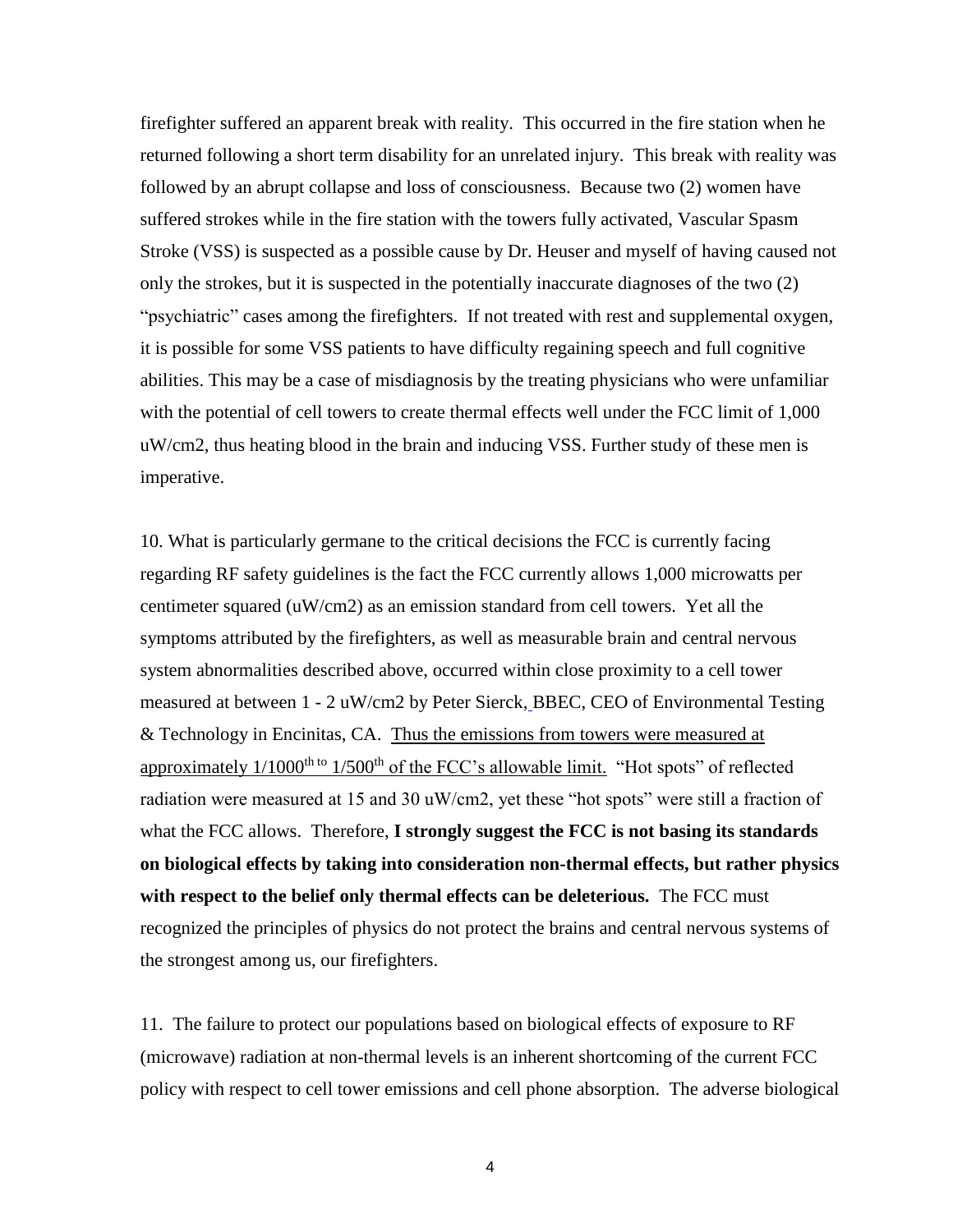impact of these exposures are grossly underestimated. The FCC does not have independent science that can justify the massive exposure to RF radiation that currently exists from cell towers and cell phones. The story told by our small pilot study of firefighters in California should be a warning with respect to the current failure to recognize **harmful neurological impact of non-thermal levels of RF radiation**.

12. Based on the neurological abnormalities Dr. Heuser and I found in the firefighters, including hyper-excitability of the neurons which can results in cell death and consequent neuro-degenerative diseases such as Alzheimer's, Parkinson's Disease and ALS, I urge the FCC to reflect on the gravity of the decision facing you now, and I implore all Commissioners to reduce the allowable level of RF radiation immediately, and to not only recognize the adverse health effects from non-thermal levels of RF radiation, but to actively and aggressively protect and education the general public through policy change and PSAs.

13. Finally, the FCC is not a health agency, yet it is entrusted with making decisions that impact the health of every American, including the unborn and those who cannot – through inability or lack of knowledge of the issues and dangers at hand – speak for themselves. Many consumers are encouraged through industry advertising to believe that their children will be disadvantaged if they do not have the latest wireless technology. Given the most recent culling of science in the BioInitiative Report 2012, this reckless promotion without any proof of safety puts them and their progeny at risk for neurological, immunological and reproductive harm. Furthermore, the "revolving door"-culture between the FCC and the telecommunications industry works against the best interest of consumers' health and safety. Both the FCC and the industry reach for a common refrain to hang on to their egregiously high regulatory limits which the FCC tries to pass off as "safety limits", but clearly they are not. That refrain tells the public time and again that "there is a lack of scientific consensus about the adverse health effects" at exposure levels at or below the existing FCC limits. **No, there is not a true lack of consensus.** There is a flagrant disregard by the FCC for excellent, peer review science showing adverse health effects at less than 1% of what the FCC allows. Even if this were not the case, when have we determined everyone must be on the same side, the same page, before precautionary approaches are implemented? Did we

5